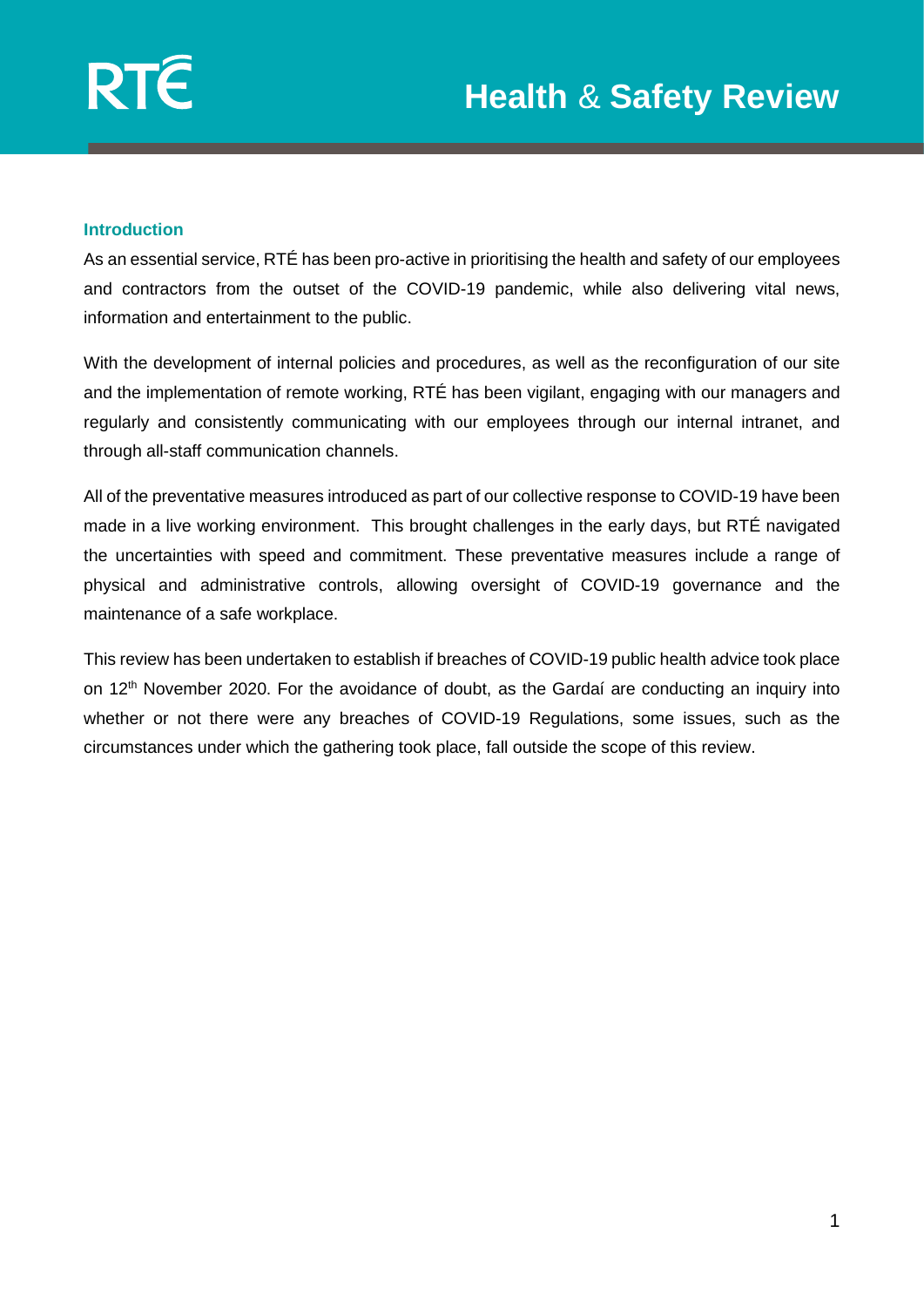

# **Findings**

There were three breaches of COVID-19 public health advice, one breach of the Plan for Living with COVID-19 Level 5 restrictions, and a breach in our internal COVID-19 Protocols.

- Some people did not maintain social distancing during the gathering.
- Where the two meters social distance was breached, some people were not wearing face coverings.
- There was a breach of the requirement to avoid crowded places.
- There was a breach of the Plan for Living with COVID-19; there should not have been an indoor gathering which did not form part of RTÉ's delivery of an essential service.
- There was a breach of internal RTÉ COVID-19 Protocols for visitors to site.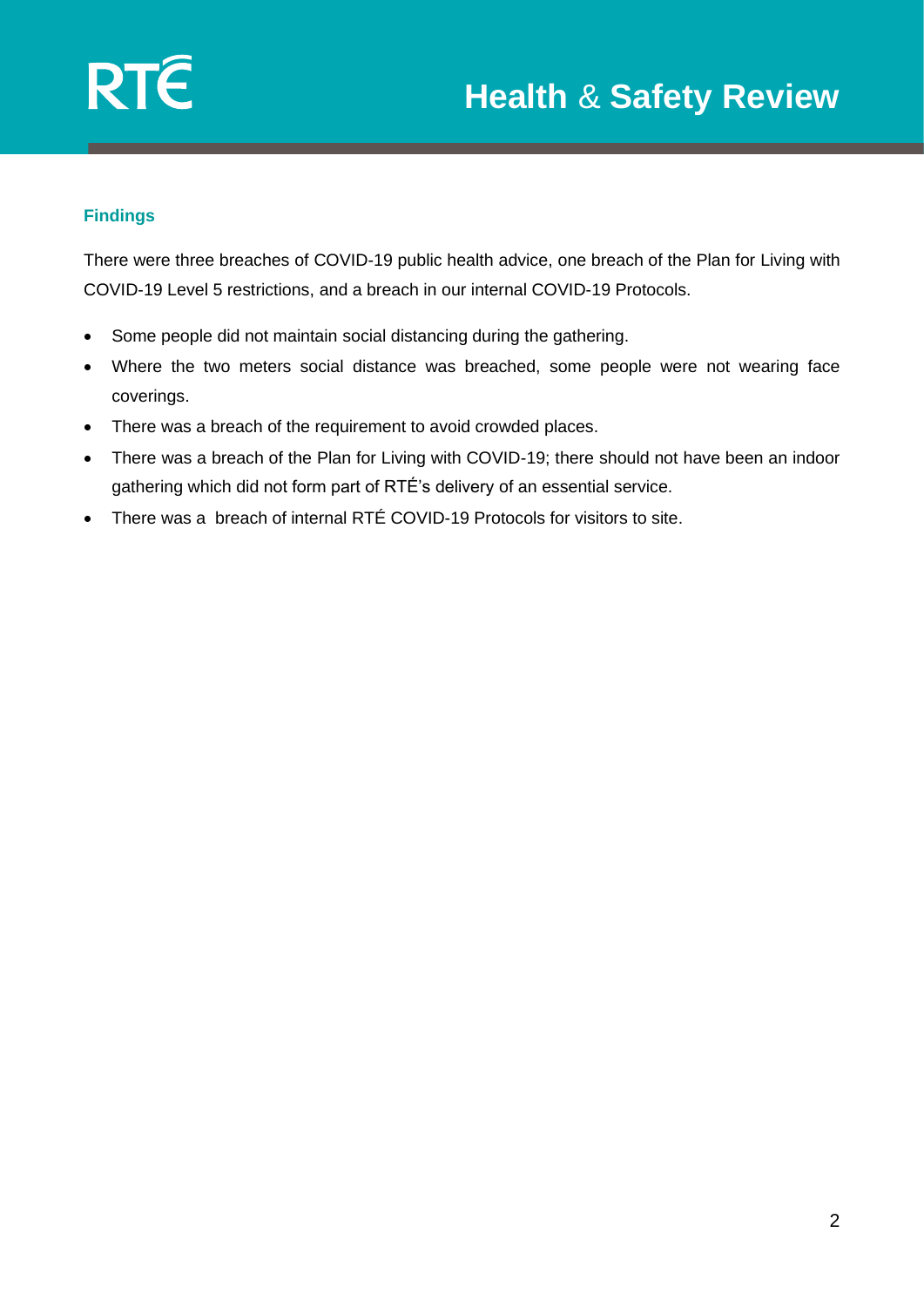

### **1.0 Purpose and scope**

The purpose of this review is to evaluate if breaches of public health advice took place in relation to COVID-19 Protocols and how best to put additional controls in place to prevent reoccurrence.

The scope is to evaluate and analyse the situation that arose in the reception area of the TV Building in Donnybrook on the 12<sup>th</sup> November 2020.

As stated above, other aspects of this incident are not in scope of the health and safety review and are being addressed separately.

### **1.1 Objectives**

The primary objectives of this review are:

- 1. To ensure RTÉ remains compliant with all requirements of COVID-19 public health advice;
- 2. To eliminate the potential for reoccurrence by enhancing controls;
- 3. To remind staff and management of their responsibilities in preventing the spread of COVID-19 and maintaining a safe working environment for all in the workplace.

## **2.0 Review methodology**

It is important to understand the COVID-19 Protocols that RTÉ has implemented within the workplace are in the context of the public health advice applicable to the situation under review. To assess the circumstances that unfolded, the reviewer analysed the sequence of events that took place by reviewing the CCTV footage from the Donnybrook TV Building reception area during the timeframe identified. This established an exact timeline of actions and identified the breaches that occurred during this period. The reviewer also established key facts in relation to RTÉ's COVID-19 visitor controls.

#### **2.1 Current public health advice**

The virus that causes COVID-19 can spread directly from person to person through respiratory droplets. The droplets can land in the mouth or eyes of a person standing nearby. The risk of virus spread as a result of droplets landing directly in the eyes, nose or mouth is much lower if people keep a safe distance between each other. If there is more than 2 metres distance between people the chance of spread by droplets landing directly in the eyes, nose or mouth is very low. According to the HSE, social distancing is important to help slow the spread of COVID-19.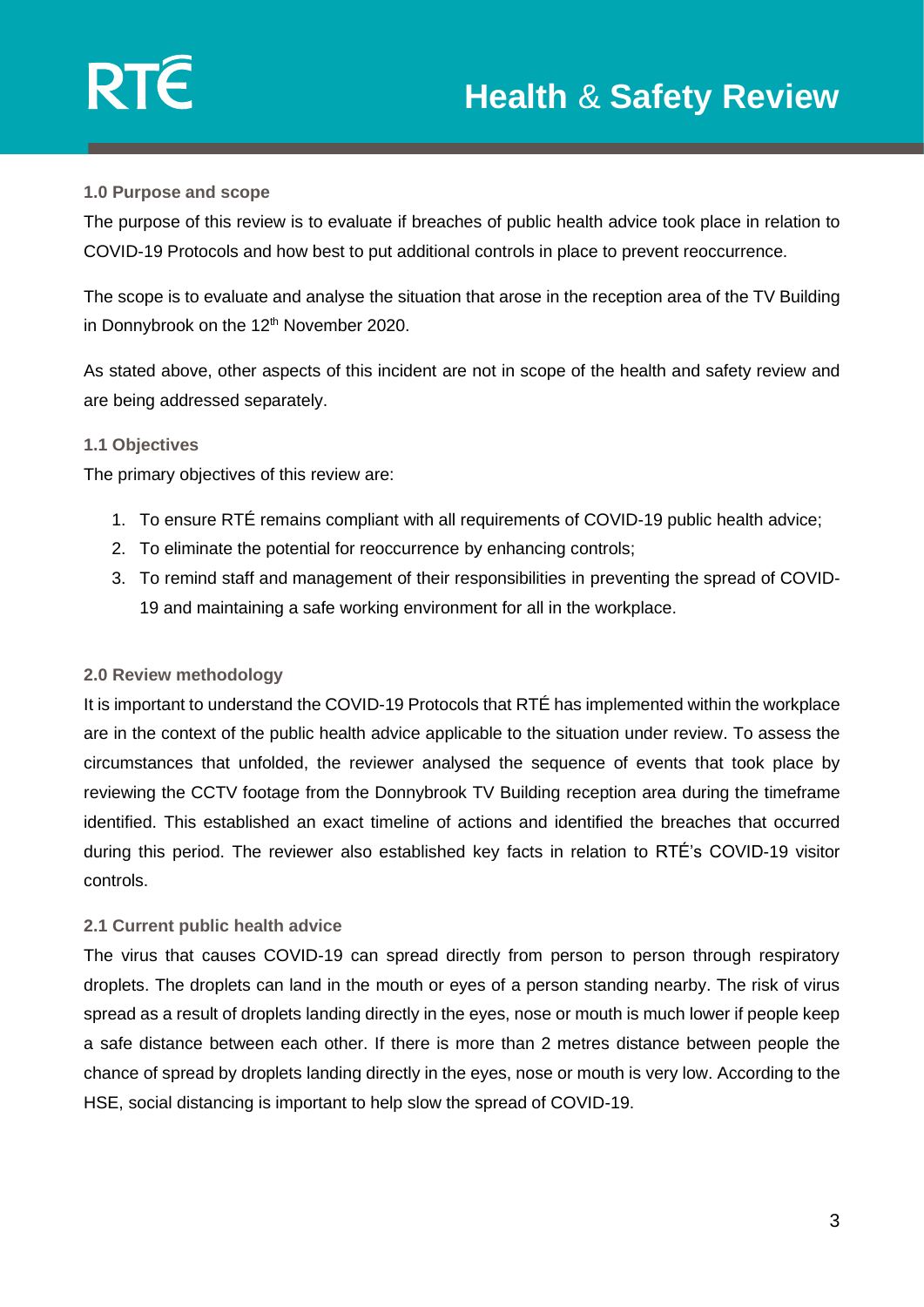

Everyone should:

- $\triangleright$  keep a space of 2 metres between you and other people;
- $\triangleright$  avoid any crowded places:
- $\triangleright$  not shake hands or make close contact with other people.

It is acknowledged that indirect transmission is a secondary method of transmission.

**2.2 Level 5 restrictions and RTÉ as an essential service**

The Government has requested that everyone should stay at home, except for purposes of work, only where the work is an essential service and cannot be done from home. RTÉ's business has been classified as an essential Information and Communications service:

- $\triangleright$  television programme production;
- ➢ sound recording;
- $\triangleright$  radio and television broadcasting;
- ➢ wired and satellite and telecommunications.

As an essential service, RTÉ is permitted to continue delivering a service during the pandemic. However this cannot be delivered in the way it has been before. Our work practices are aligned with the requirements of the Government's Return to Work Safely Protocols ensuring the safety, health and welfare of staff, contractors and all who engage in our activities. This has been achieved by implementing risk management practices with risk assessment being our primary tool for identifying COVID-19 related risks and controls.

According to the Plan for Living with COVID-19 at level 5 there must be no organised indoor gatherings. A distinction must be drawn between an indoor social gathering and essential service work activity.

Productions taking place during level 5 restrictions are required to produce a production plan and risk assessment. This requirement can be evidenced and plans are reviewed and challenged internally by RTÉ Health & Safety, Studio Operations Teams, and Property & Services. This is to establish the absolute minimum number of people required to complete a production in the safest way in line with public health advice and RTÉ COVID-19 Protocols. It is worth noting that, at level 5, studio audiences are not permitted on any show within RTÉ.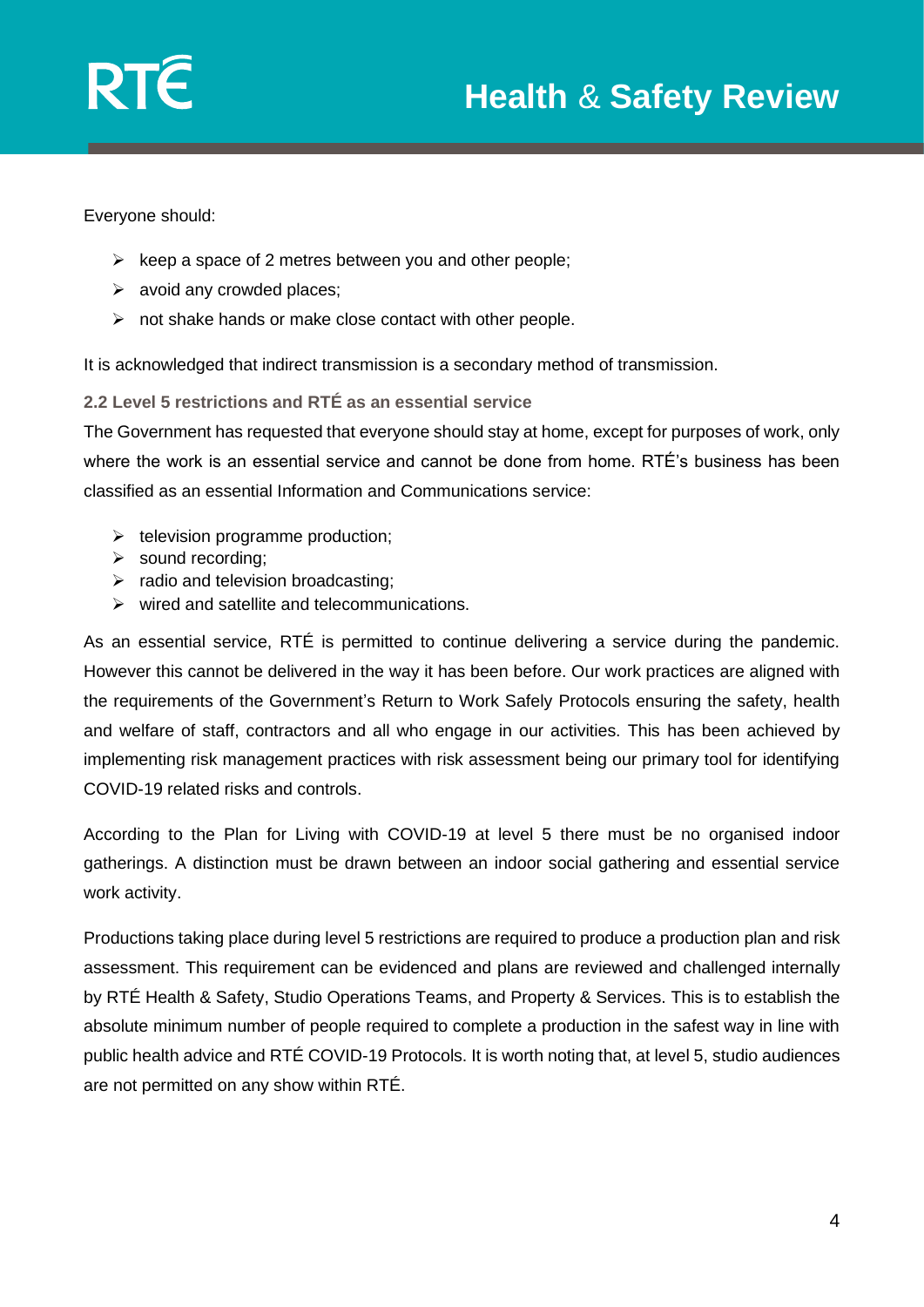

# **2.3 RTÉ COVID-19 Protocols**

RTÉ has Returning to Work Safely On-Site COVID-19 Workplace Principles and Protocols in place. In these RTÉ commits to implementing physical distancing and in ensuring that the layout of the workplace allows at least 2m distance amongst other controls. In paragraph 2.3.8 of the document, the protocol is very clear that '*no face-to-face group gatherings are permitted which are in breach of the social distancing rules'*.

#### **2.4 RTÉ collective preventive control measures for reception area**

At present the following COVID-19 Control Measures are in place in the TV Building Reception area:

| Physical controls implemented |                                                              |
|-------------------------------|--------------------------------------------------------------|
| Signs - 2m floor              | Marking stuck to the floor to serve as a reminder to those   |
| identifiers                   | within the area what 2m distance actually is.                |
| Tape barrier along the        | This barrier was installed to prevent people entering the    |
| front of reception desk       | building and getting close to the reception staff.           |
| Perspex barriers              | Perspex barriers.                                            |
| <b>Contactless Hand</b>       | Positioned to allow people entering the building to sanitise |
| <b>Sanitiser Dispensers</b>   | their hands.                                                 |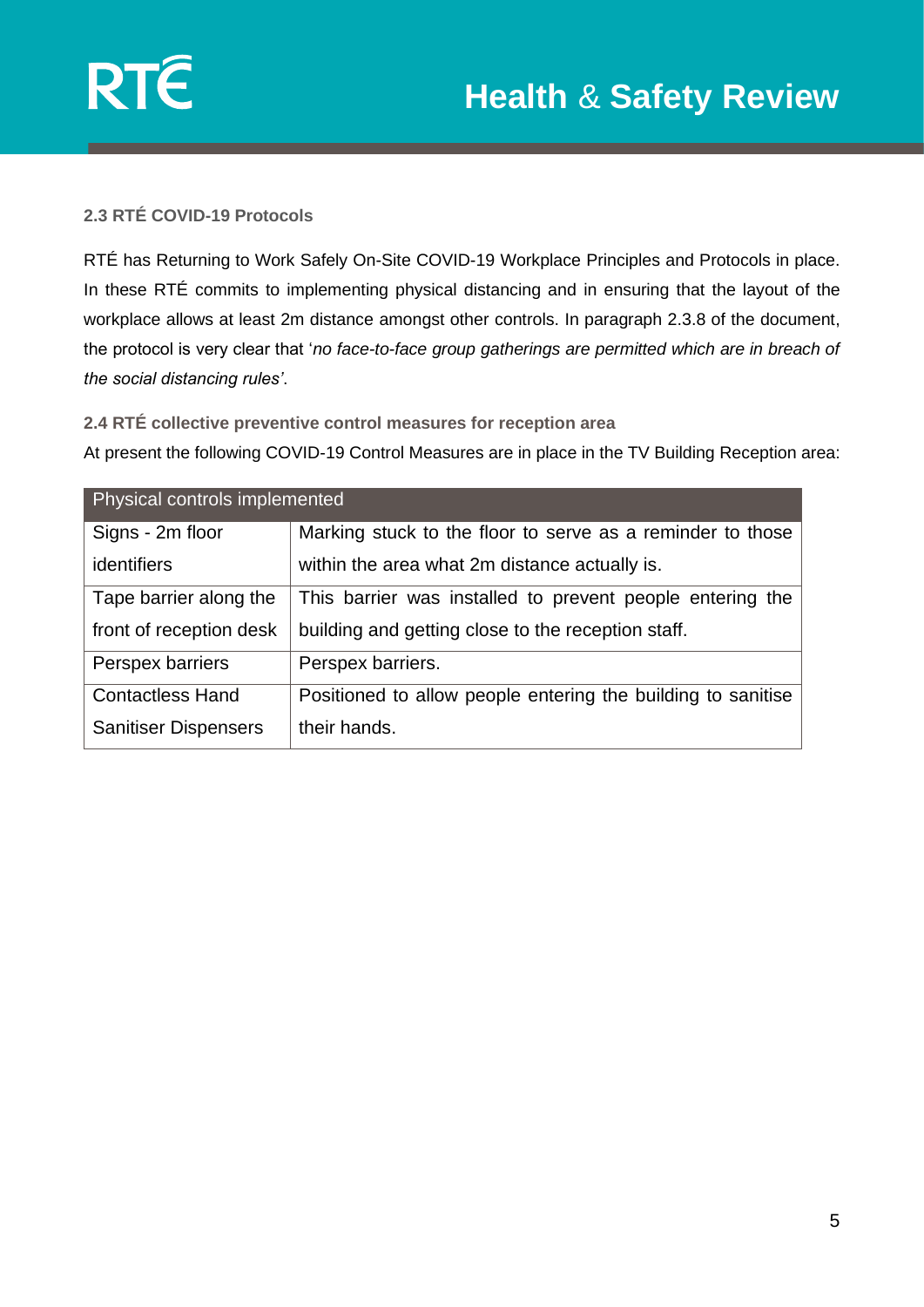

| Administrative controls   |                                                              |
|---------------------------|--------------------------------------------------------------|
| <b>COVID-19 Protocols</b> | Documented COVID-19 Rule book available to all staff         |
|                           | designed in line with the requirements of the Governments    |
|                           | Return to Work Safely Protocols.                             |
| COVID-19 Induction        | This is a 20 minute video which is available on the RTE      |
| Training                  | eLearning platform. It has been designed in line with the    |
|                           | Government Return to Work Safely Protocol and RTE's          |
|                           | COVID-19 Protocols. The video starts with a video of RTE's   |
|                           | Director General communicating RTÉ's commitment to           |
|                           | managing COVID-19 responsibly to ensure staff, contractors   |
|                           | and contributors can work safely on our premises.            |
| COVID-19 Return to        | In line with the Government requirements set out in the      |
| <b>Work Form</b>          | Return to Work Safely Protocols, staff must complete a       |
|                           | Return to Work Form. This was implemented via Microsoft      |
|                           | Forms.                                                       |
| Visitor COVID-19          | There is a PowerPoint/PDF of the RTÉ Protocols which         |
| Induction                 | serves as a visitor/contractor/contributor site induction.   |
| Visitor COVID-19          | All people visiting RTÉ premises are asked to complete a     |
| Questionnaire             | COVID-19 Visitor Form.                                       |
| <b>Risk Assessment</b>    | All planned activities must go through the risk assessment   |
| <b>Process</b>            | process to ensure the correct protective preventive controls |
|                           | are identified and implemented.                              |
| Corporate                 | Communicating with our employees through our internal Hub    |
| Communications            | (intranet) and through all-staff communications channels.    |
| Management                | Senior<br>managers<br>have been consulted<br>during<br>the   |
| Communications            | development and roll out of all protocols and procedures,    |
|                           | staff inductions and all-staff communications at key stages  |
|                           | over the past eight months, to include changes to            |
|                           | Government policy on restrictions and the evolving nature of |
|                           | public health advice.                                        |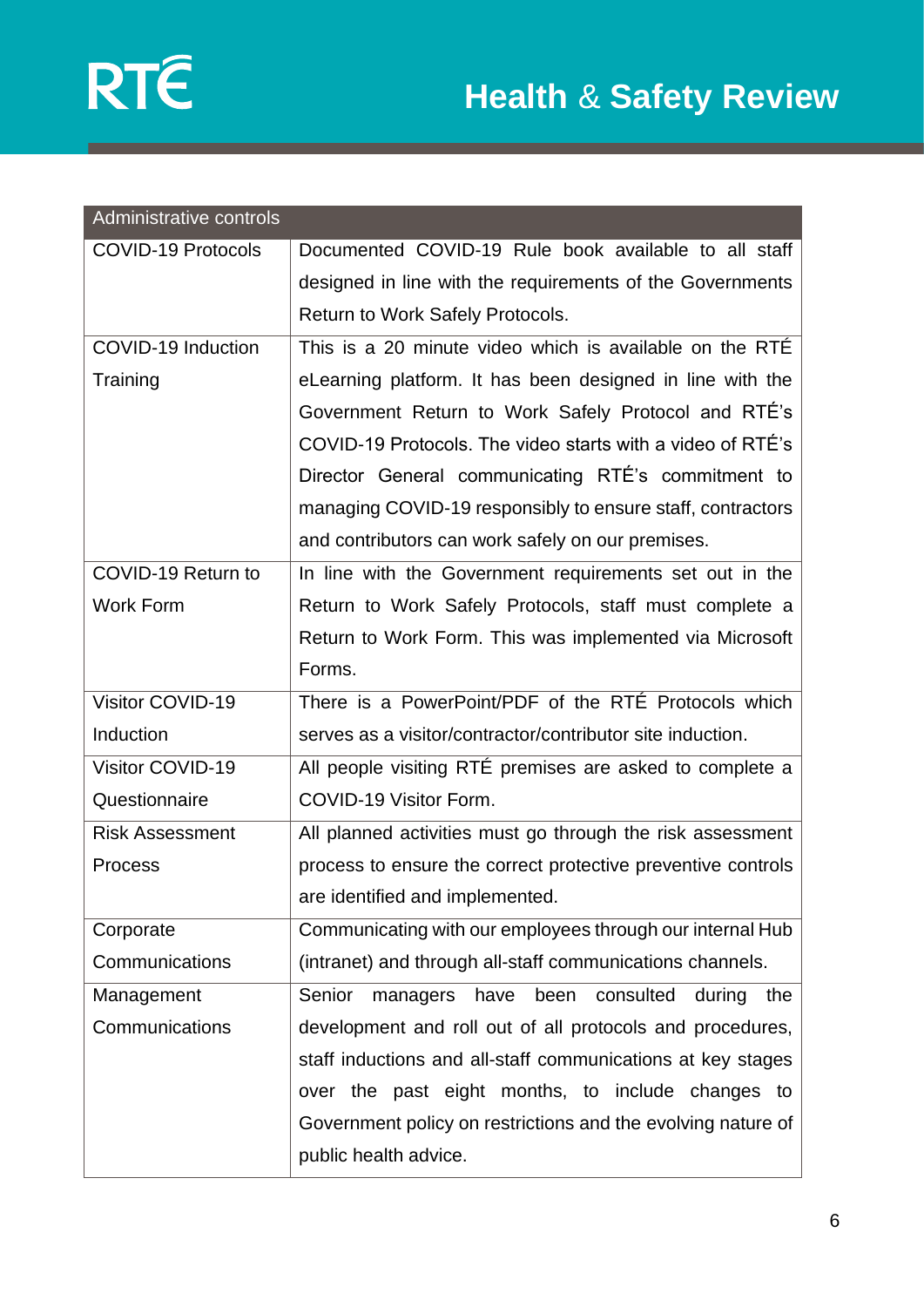## **3.0 Review findings**

It was clear from the CCTV footage that a gathering took place which lasted approximately 20 minutes at its peak (2pm-2.20pm). The timing of the gathering naturally increased the number of people in the area by virtue of the fact that the TV Studios had a busy schedule of visitors and it was lunchtime, resulting in a number of people entering and leaving the premises. From a review of the CCTV footage, the number of people present in TV reception (which is a public area and the main entrance to the television building) during the period in question varied, ranging from approximately 15 people to approximately 40 people, including those who were there for other purposes and for varying time periods. There were a number of examples where public health advice was breached in terms of not social distancing, not wearing face coverings, and being in a crowded area.

There was a small number of non-staff present, which is not permissible unless such persons are involved in the provision of essential services. In addition, there is no evidence of the COVID-19 visitor questionnaire being completed. It is a requirement of the RTÉ COVID-19 Protocols for all visitors to complete this questionnaire.

During the photo taking, there was an evident departure from a COVID-19 controlled environment, resulting in people momentarily ignoring public health advice to pose for pictures in an unprotected way.

This review has found that this gathering resulted in a number of breaches:

- Some people did not maintain social distancing during the gathering.
- Where the two meters social distance was breached, some people were not wearing face coverings.
- A breach of the requirement to avoid crowded places.
- A breach of the Plan for Living with COVID-19 as there should not have been any indoor gathering which does not form part of RTÉ's delivery of an essential service.
- A breach of internal RTÉ COVID-19 Protocols for visitors to site.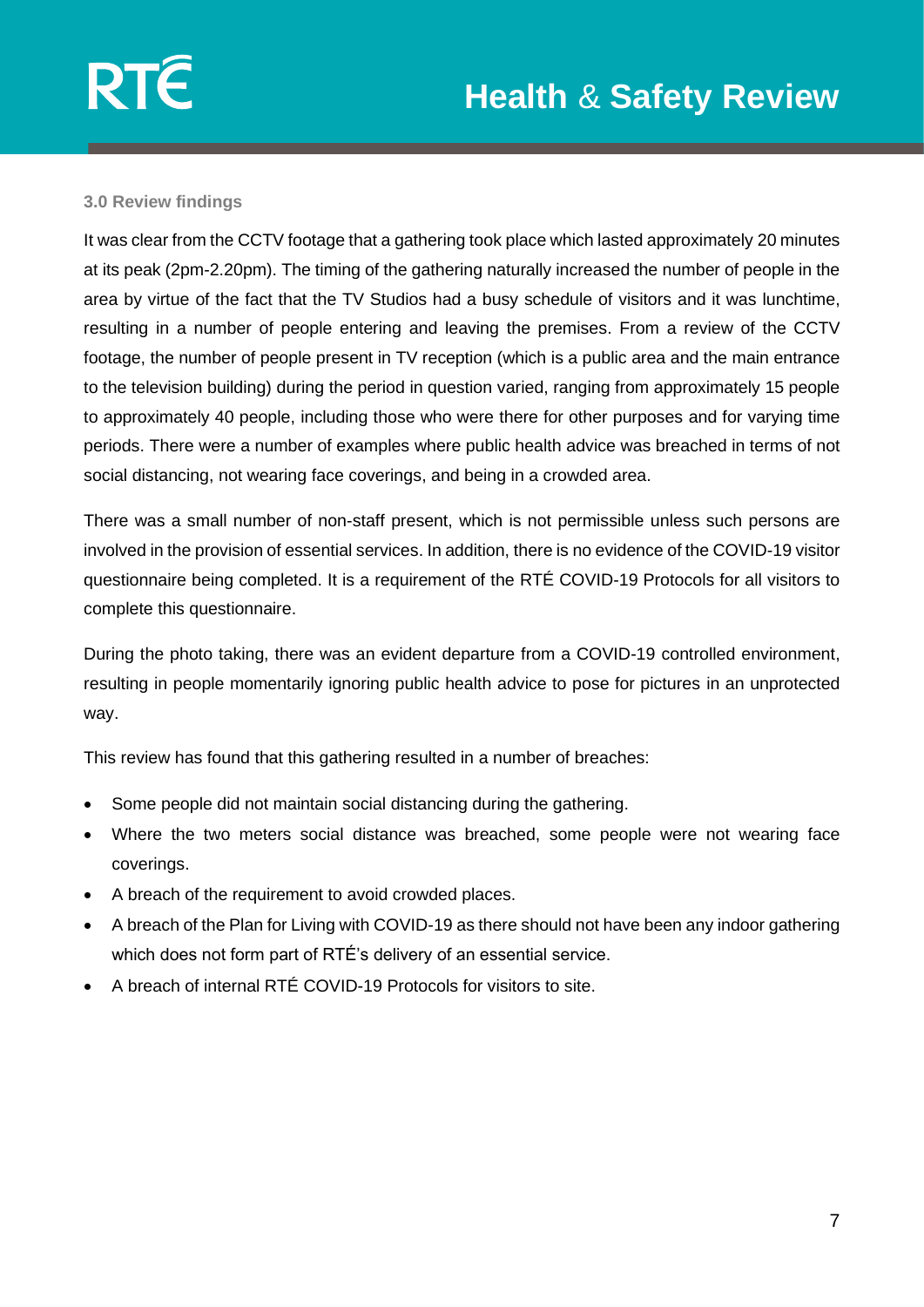

### **4.0 Recommendations**

This incident is not representative of the RTÉ COVID-19 Protocols that are in place, nor is it indicative of the way RTÉ staff conduct their work activity in general. In normally planned and risk-assessed activities, staff are diligent in relation to COVID-19 Protocols. However, there are five main recommendations from this review:

- 1. All present at the gathering to retake RTÉ's COVID-19 induction training
- 2. Implementation of communication plan to re-inforce the protocols;
- 3. Discussion of findings and lessons learned with the COVID-19 representatives
- 4. Review of Visitor access and protocols;
- 5. Ongoing review of protocols.

# **4.1 Retake RTÉ's COVID-19 induction training**

It is recommended that all staff who were present are asked to retake the RTÉ COVID-19 Induction Training on the RTÉ eLearn platform. The RTÉ COVID-19 Induction video is the formal training tool to ensure that all staff are aware of the RTÉ control measures in place to prevent the spread of COVID-19. All staff are required to participate in this training, however, implementing a retraining programme will ensure that those involved in the breach of COVID-19 Protocols are reoriented in RTÉ's COVID-19 controls. This training must be completed as soon as reasonably practicable. The RTÉ Learning Management System holds completed records.

## **4.2 Implementation of communication plan to re-inforce protocols**

Non-essential gatherings of any type are not permitted. There can be no ambiguity. Only essential service activities are permitted to take place and only in a carefully planned and risk assessed manner. This and all protocols need to be re-communicated to all working on site to include the potential outcomes when any individual / group of individuals let their guard down, even momentarily. Communications must also re-emphasise the fact that only visitors engaging in essential services activity are permitted to be on site and such visitors are required to complete the COVID-19 Visitor Questionnaire without exception.

## **4.3 Discussion of findings and lessons learned with the COVID-19 representatives**

The findings and lessons learned from this incident will be discussed at each of the COVID-19 Representative committee meetings. There are two committees in existence, one for RTÉ's regional locations and the other for the Donnybrook Campus. While all obligations under Data Protection will be observed, the scenario and key findings will be discussed to ensure the COVID-19